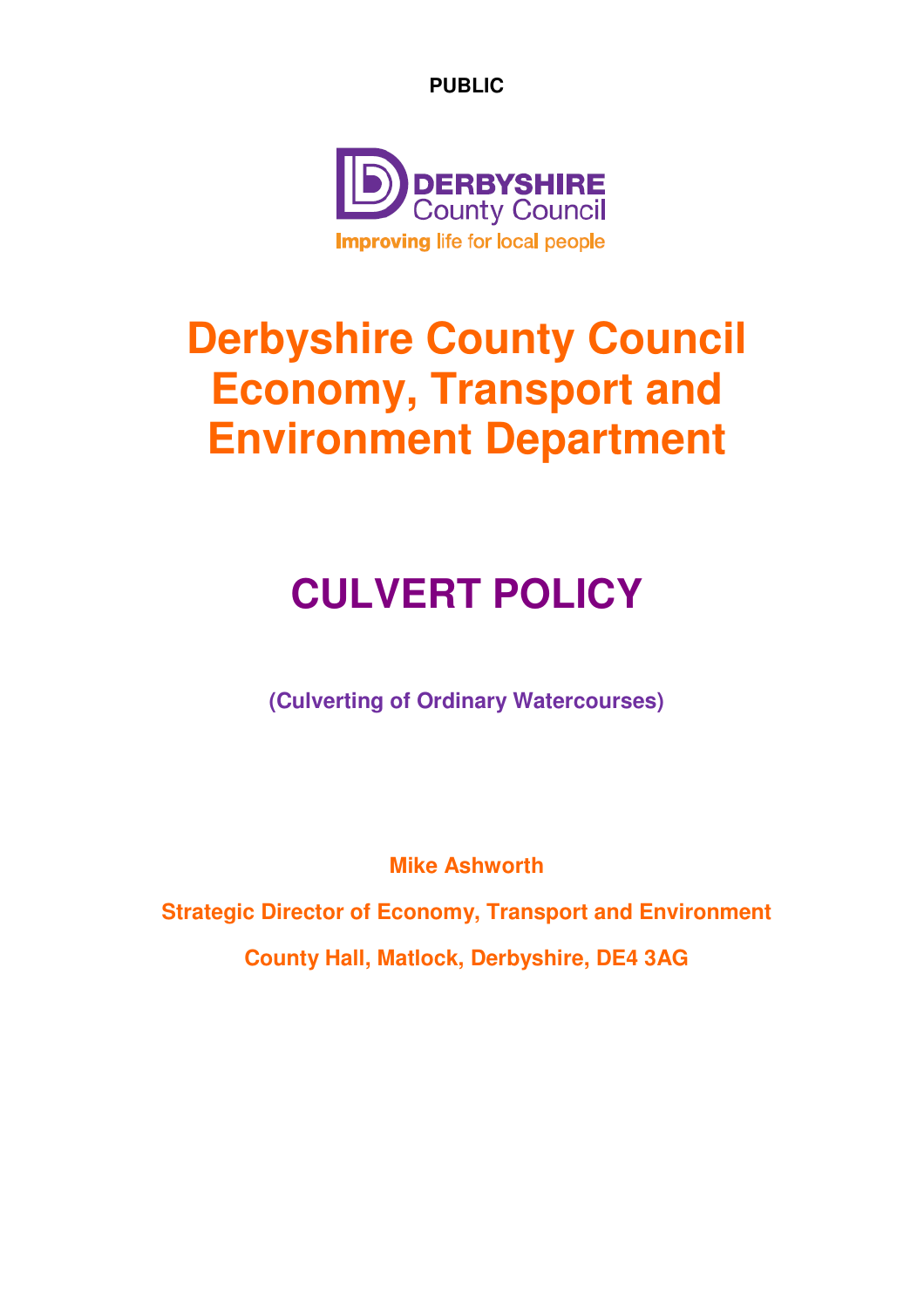# **CONTENTS**

| SECTION 3 - ENFORCEMENT ACTION AGAINST UNCONSENTED WORKS 7 |  |
|------------------------------------------------------------|--|
|                                                            |  |
|                                                            |  |
|                                                            |  |
|                                                            |  |
|                                                            |  |
|                                                            |  |
|                                                            |  |
|                                                            |  |
|                                                            |  |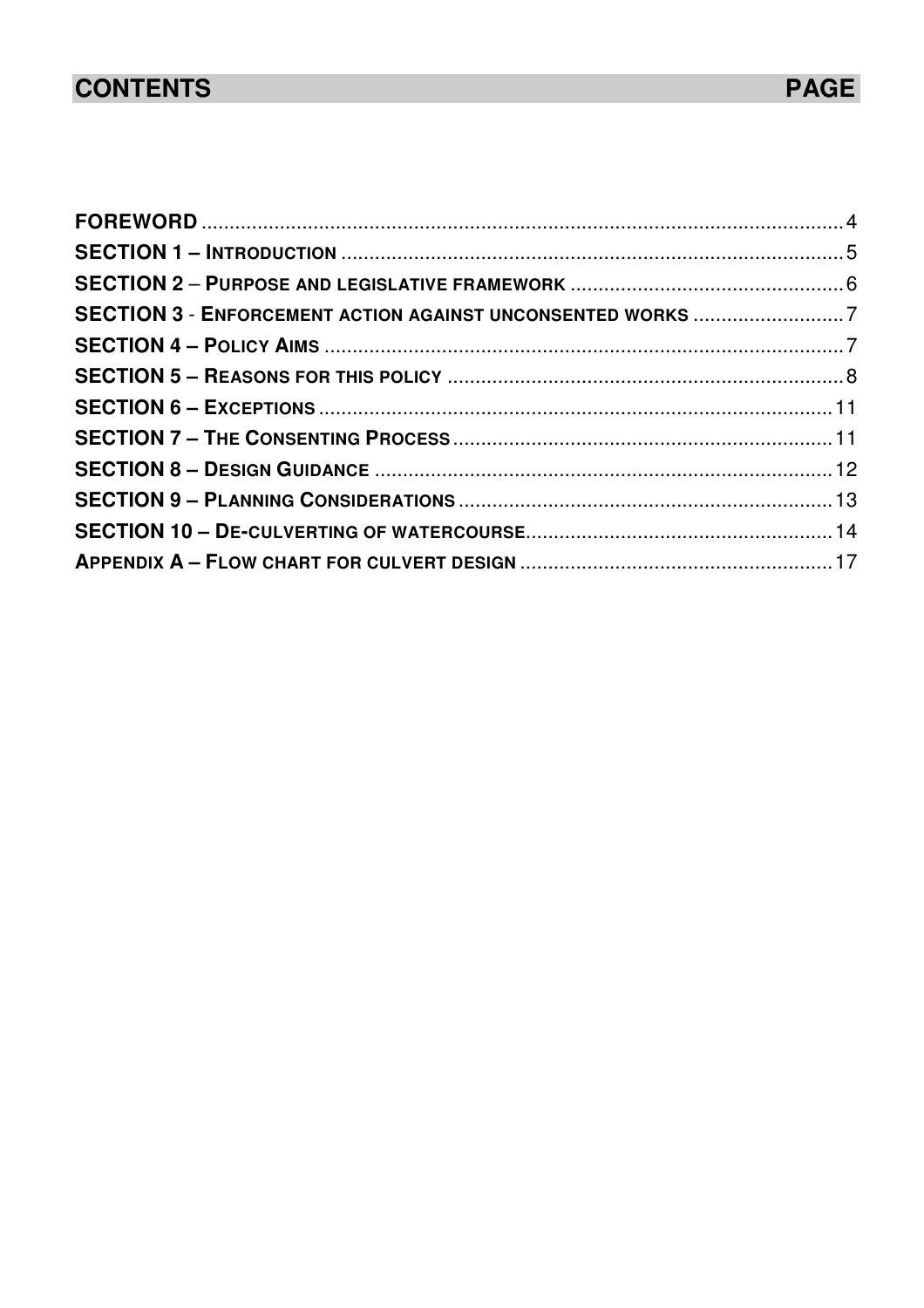

**Culvert Policy** 

Issue Date: JULY 2015 | Amendment Number: 1 (First Edition) | Page 3 of 17

| <b>TABLE OF AMENDMENTS</b> |                                |                |                  |                    |               |  |
|----------------------------|--------------------------------|----------------|------------------|--------------------|---------------|--|
| <b>NO</b>                  | <b>APPROVAL</b><br><b>DATE</b> | <b>SECTION</b> | <b>PARAGRAPH</b> | <b>DETAILS</b>     | <b>AUTHOR</b> |  |
| $\boldsymbol{0}$           | Dec 2014                       | All            | All              | <b>First Draft</b> | <b>JRB</b>    |  |
| $\mathbf{1}$               | <b>June 2015</b>               | All            | All              | <b>Final Draft</b> | <b>VER</b>    |  |
|                            |                                |                |                  |                    |               |  |
|                            |                                |                |                  |                    |               |  |
|                            |                                |                |                  |                    |               |  |
|                            |                                |                |                  |                    |               |  |
|                            |                                |                |                  |                    |               |  |
|                            |                                |                |                  |                    |               |  |
|                            |                                |                |                  |                    |               |  |
|                            |                                |                |                  |                    |               |  |
|                            |                                |                |                  |                    |               |  |
|                            |                                |                |                  |                    |               |  |
|                            |                                |                |                  |                    |               |  |
|                            |                                |                |                  |                    |               |  |
|                            |                                |                |                  |                    |               |  |
|                            |                                |                |                  |                    |               |  |
|                            |                                |                |                  |                    |               |  |
|                            |                                |                |                  |                    |               |  |
|                            |                                |                |                  |                    |               |  |
|                            |                                |                |                  |                    |               |  |
|                            |                                |                |                  |                    |               |  |
|                            |                                |                |                  |                    |               |  |
|                            |                                |                |                  |                    |               |  |
|                            |                                |                |                  |                    |               |  |
|                            |                                |                |                  |                    |               |  |
|                            |                                |                |                  |                    |               |  |
|                            |                                |                |                  |                    |               |  |
|                            |                                |                |                  |                    |               |  |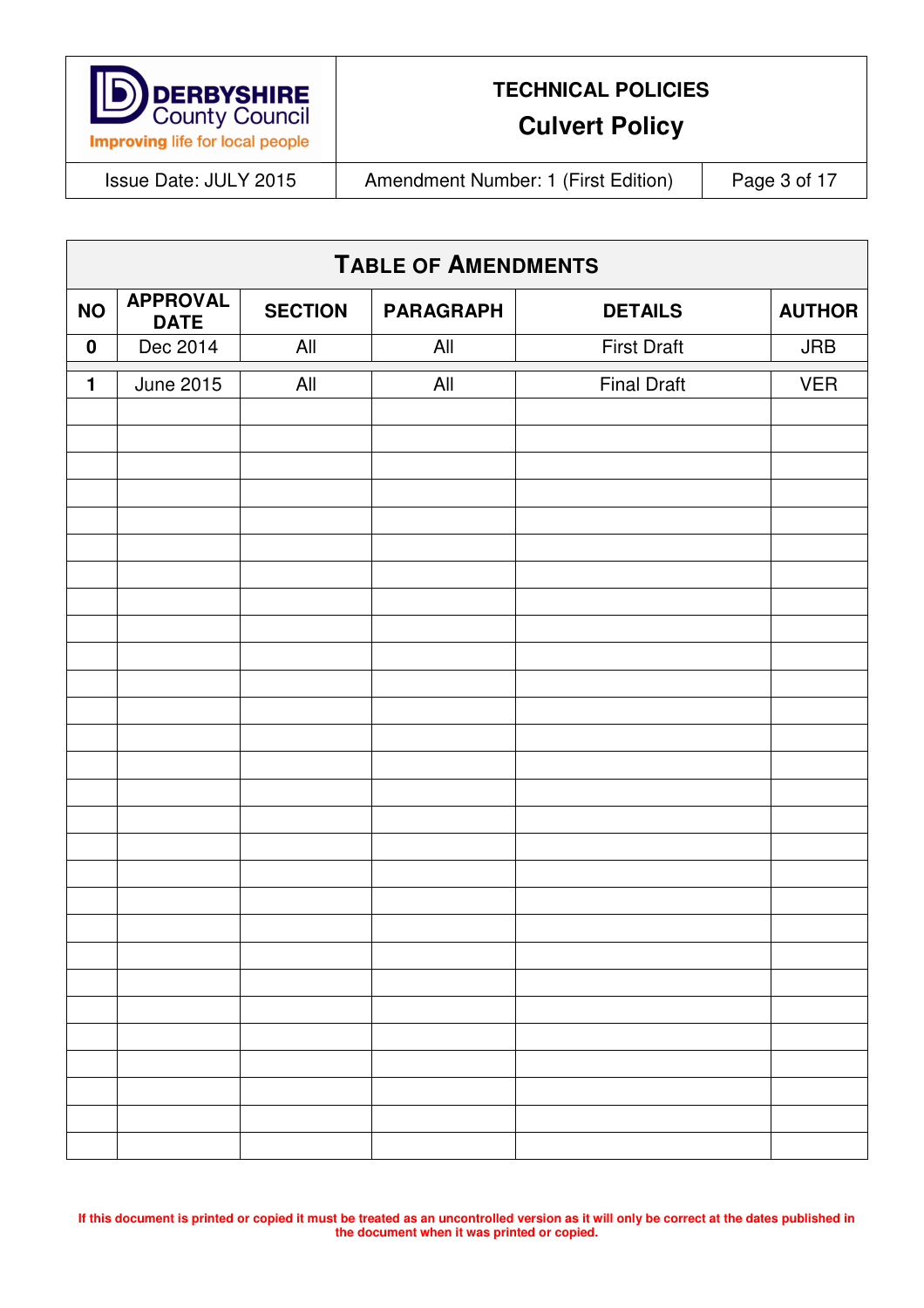

## **Culvert Policy**

Issue Date: JULY 2015 Amendment Number: 1 (First Edition) Page 4 of 17

#### **FOREWORD**

#### **F1** USE OF DOCUMENT

- F1.1 This document may include information on various inter-related topics and aspects of particular issues that may be covered in different places, therefore individual sections should not be read in isolation.
- F1.2 This policy has been adapted from the Environment Agency's 'Culvert Policy' documents and provides Derbyshire County Council's view on applications to culvert ordinary watercourses. This policy is mainly intended for use by planning authorities, landowners and developers.
- F1.3 This document should be read in conjunction with the following, where it is deemed appropriate:
	- a) The Flood and Water Management Act 2010 (FWMA)
	- b) Land Drainage Act 1991 (LDA)
	- c) Public Health Act 1936 (PHA)
	- d) Water Framework Directive 2000 (WFD)
	- e) Water Resources Act 1991 (WRA)
	- f) CIRIA Culvert design and operation guide (C689)

#### **F2 ACCESS TO THIS DOCUMENT**

F2.1 This document will be available in EDRM or on the County Council's website and this will be the key medium by which amendments will be released.

#### **F3 MODIFICATIONS, ALTERATIONS OR AMENDMENTS**

- F3.1 The procedures and requirements specified within these guidelines may be modified, altered or amended at any time as the County Council deems appropriate.
- F3.2 This is a controlled document and it may be updated as details of legislation. national guidance and resources etc. change.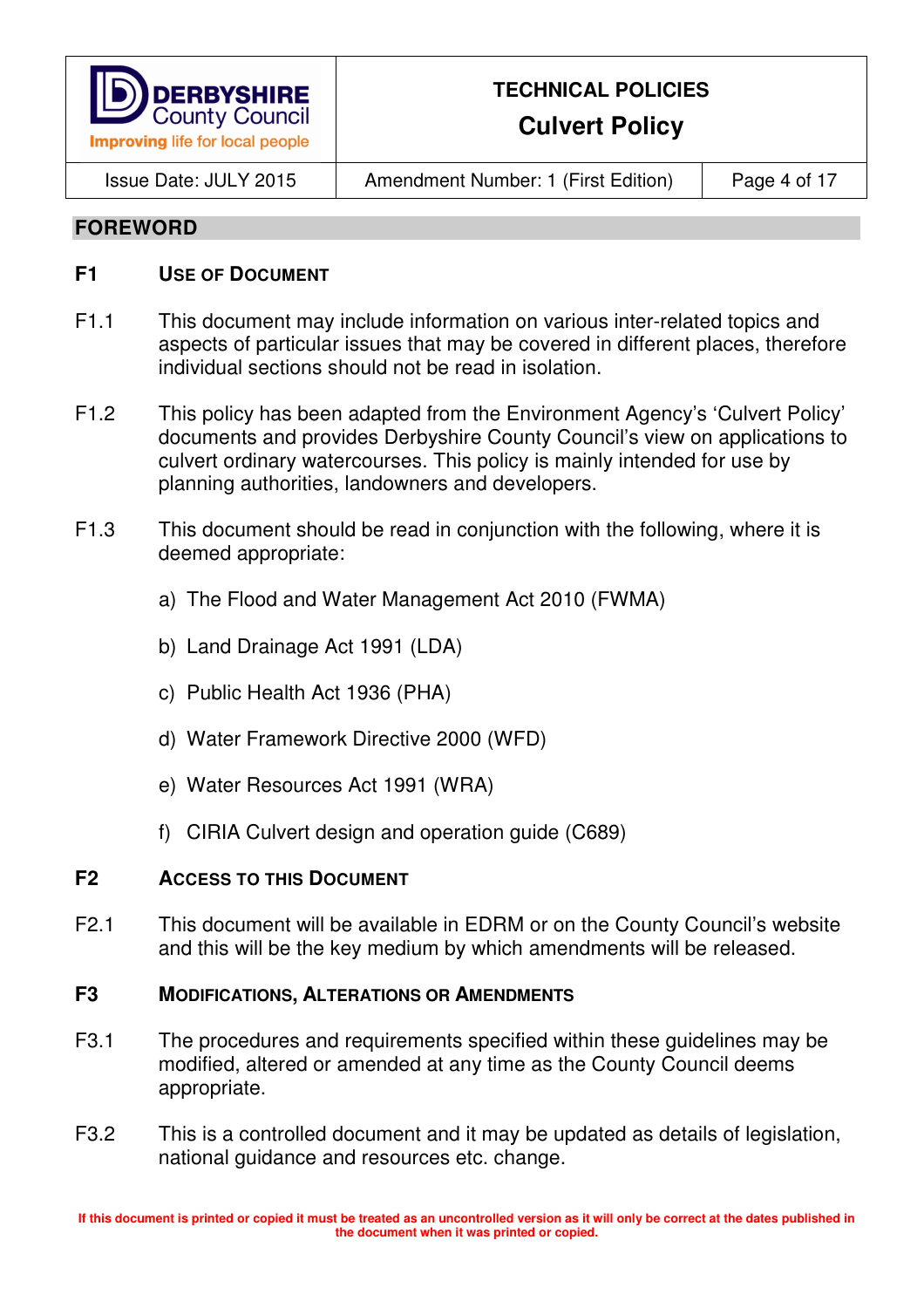

**Culvert Policy** 

Issue Date: JULY 2015 Amendment Number: 1 (First Edition) Page 5 of 17

#### **SECTION 1 – INTRODUCTION**

- 1.1.1 Culverts are artificial water channels that can vary considerably from narrow pipes through to large, square-sided channels. They can be constructed from a range of materials including concrete, plastic, stone, metal etc. Within the historic mining areas of Derbyshire there are known to be extensive networks of soughs (a stone culvert) historically installed to drain water out of mines. Most other culverts are generally constructed in order to enable development above watercourses (houses, factories, roads etc.) or manage flood flows where a natural channel is felt to be inadequate, often beneath the ground.
- 1.1.2 Although often designed to improve local flood risk, culverts can themselves exacerbate flooding. This is because they can restrict water flow and thereby cause ponding of water near the entrance to the culvert or become blocked/partially obstructed by debris that has washed into them. Screens designed to prevent debris entering a culvert, unless well-designed and maintained, can also cause blockages which heighten flood risk. Flood risk issues associated with culverts may become more pronounced if, under climate change, more extreme rainfall events are experienced, and deculverting may constitute an effective adaptation measure.
- 1.1.3 Many watercourses have been buried below ground for long periods of time (sometimes centuries). The location of such watercourses (sometimes beneath buildings, streets and open space) may become forgotten by the local population or may not have been recorded at the time of implementation. In rural areas riparian landowners are often unaware of their existence within their land and the consequences of alteration to the wider community/catchment.
- 1.1.4 Since the mid-1990s the negative impacts of culverting watercourses on flood risk, ecology and amenity have been more widely acknowledged. The Environment Agency actively discourages culverting and promotes deculverting of watercourses across England and Wales. The River Restoration Centre, set up in 1994, is a charitable organisation which exists to promote, facilitate and support best practice in river, watercourse and floodplain management and provides expertise relating to river restoration and enhancement.
- 1.1.5 Often, the nature of the development above such culverted watercourses is prohibitive to their restoration. The restoration of navigation on some canals has involved the removal of some culverted lengths of watercourse. Any

**If this document is printed or copied it must be treated as an uncontrolled version as it will only be correct at the dates published in the document when it was printed or copied.**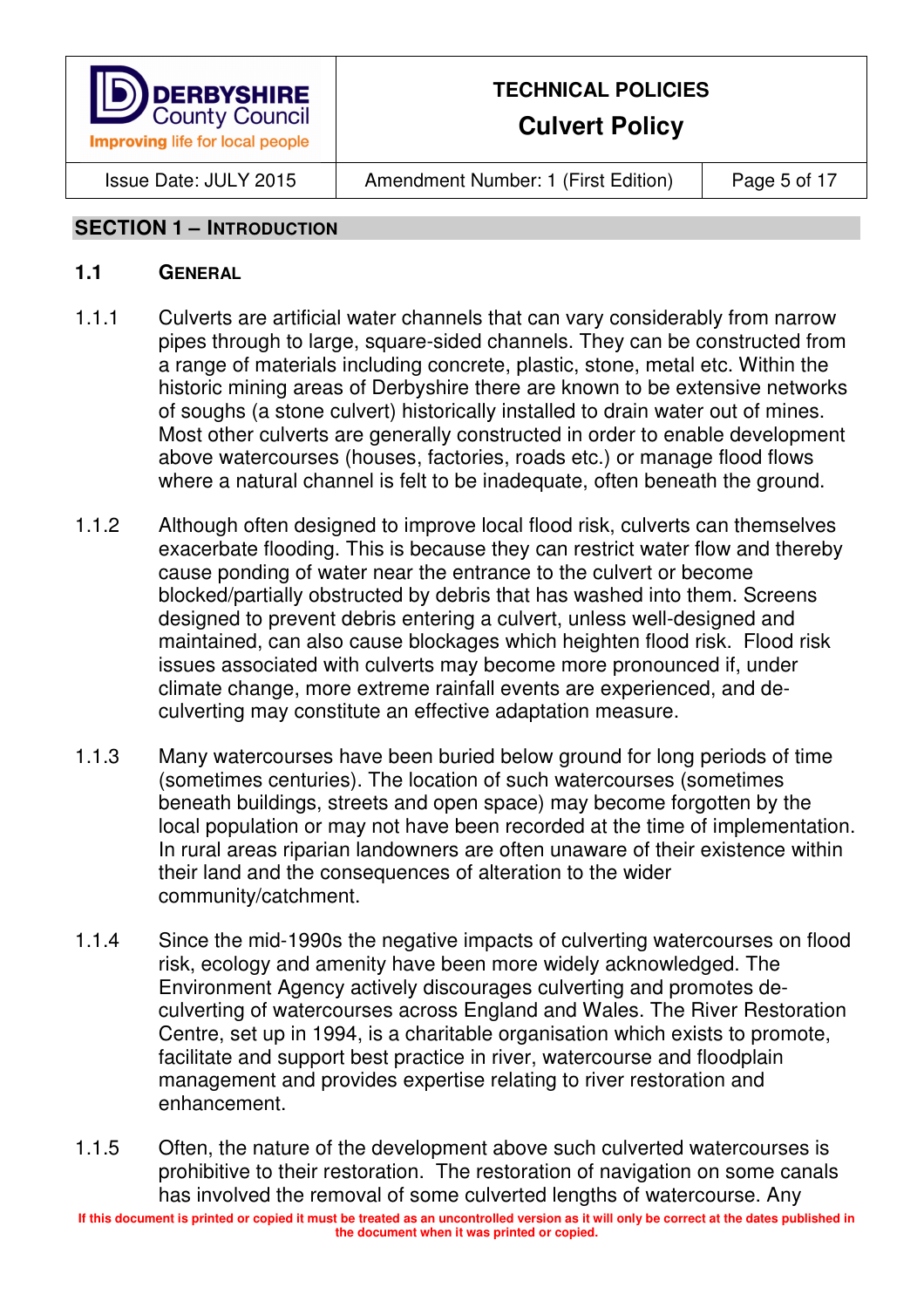

**Culvert Policy** 

Issue Date: JULY 2015 Amendment Number: 1 (First Edition) Page 6 of 17

works to alter any culvert will require Land Drainage Consent from the County Council as the Consenting Authority for works in or within close proximity to an ordinary watercourse. District/Borough Councils can also control the culverting of watercourses under Section 263 of the PHA.

1.1.6 Under the WFD, culverted watercourses can be classified as 'Heavily Modified Water Bodies (HMWB)'.

#### **SECTION 2** – **PURPOSE AND LEGISLATIVE FRAMEWORK**

#### **2.1 GENERAL**

- 2.1.1 Derbyshire County Council, as the Lead Local Flood Authority (LLFA), became responsible for ordinary watercourse consent applications under Section 23 of the LDA on 6th April 2012. Any culverting of an ordinary watercourse or the alteration of an existing culvert in Derbyshire requires the County Council's prior consent.
- 2.1.2 Consenting under Section 23 had previously been dealt with by the Environment Agency; as such they created extensive guidance on culverts. The County Council has therefore adopted many of the principles that the Environment Agency had already been working to, and they are detailed within this document.
- 2.1.3 The following works require ordinary watercourse consent from the Lead Local Flood Authority (the County Council) under Section 23 of the LDA:
	- a) Erect any mill dam, weir or other like obstruction to the flow of any ordinary watercourse or raise or otherwise alter any such obstruction; or
	- b) Erect a culvert in an ordinary watercourse, or
	- c) Alter a culvert in a manner that would be likely to affect the flow of an ordinary watercourse.
- 2.1.4 Local Authorities in Derbyshire (District/Borough Councils) may also set their own Byelaws under Section 66 of the LDA. Typical Byelaws will include consent being required for any works within a certain distance from a watercourse, these Byelaws must also be complied with and we would advise you to contact your District or Borough Council for further information.
- 2.1.5 For works affecting **Main Rivers** the prior written consent of the Environment Agency is required under the WRA and Environment Agency Byelaws.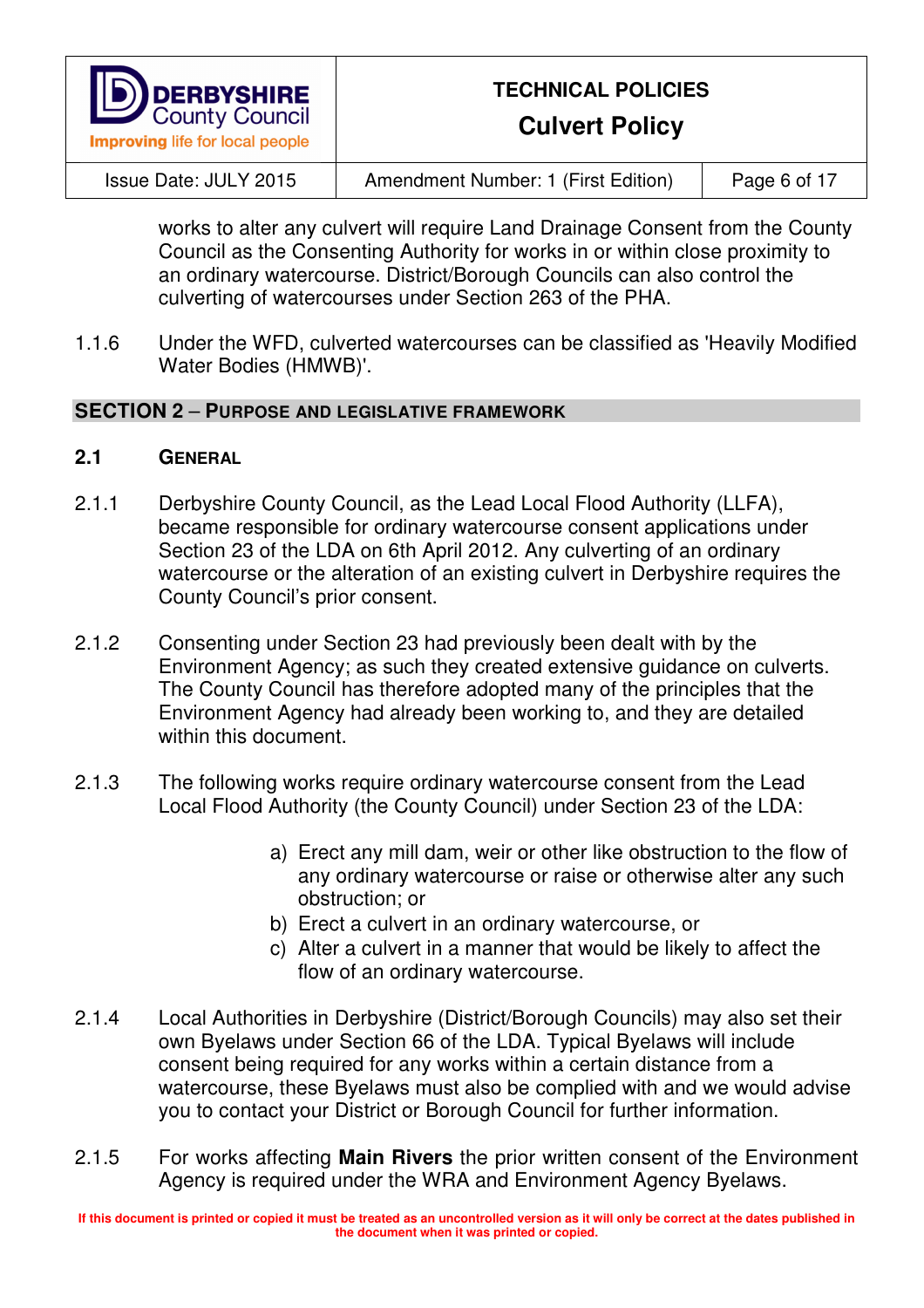

## **Culvert Policy**

Issue Date: JULY 2015 Amendment Number: 1 (First Edition) Page 7 of 17

#### **SECTION 3** - **ENFORCEMENT ACTION AGAINST UNCONSENTED WORKS**

#### **3.1 GENERAL**

- 3.1.1 If any of the works described in section 2.1.3 are carried out without consent, the County Council have the power to serve notice on the landowner who carried out the work (if they have the ability to remove the obstruction at the time the notice is served) or the landowner has the ability to remove the obstruction. If the notice is not complied with the person responsible may be enforced against, or the County Council are entitled to carry out the necessary works to remove or alter the work and recover its expenses from the landowner that carried it out. All reasonable steps will be undertaken to ascertain the relevant parties involved in the unconsented activity. In addition, that person may also be liable to prosecution under the local authority Byelaws.
- 3.1.2 The County Council will always take a risk-based approach to enforcement action by taking into account the location and nature of the unconsented works, whether they are likely to increase flood risk or not and what the consequences of any increase in risk may be. The cost-benefit of pursuing an enforcement case will also be investigated to ensure we are delivering value for money for the people of Derbyshire.

## **SECTION 4 – POLICY AIMS**

- 4.1.1 The County Council, like the Environment Agency are generally opposed to culverting of a watercourse due to the adverse ecological, flood risk, human safety and aesthetic impacts as well as other effects which are likely to arise as described in this document. The Environment Agency have a duty to implement the objectives of the WFD; the County Council have a responsibility to support the Environment Agency in achieving these objectives.
- 4.1.2 The County Council will consider each application to culvert a watercourse on its own merits but will only approve a culvert if there is no reasonably practicable alternative or if we think the detrimental effects would be so minor that a more costly alternative would not be justified. In all cases where it is appropriate to do so, applicants must provide adequate mitigation measures.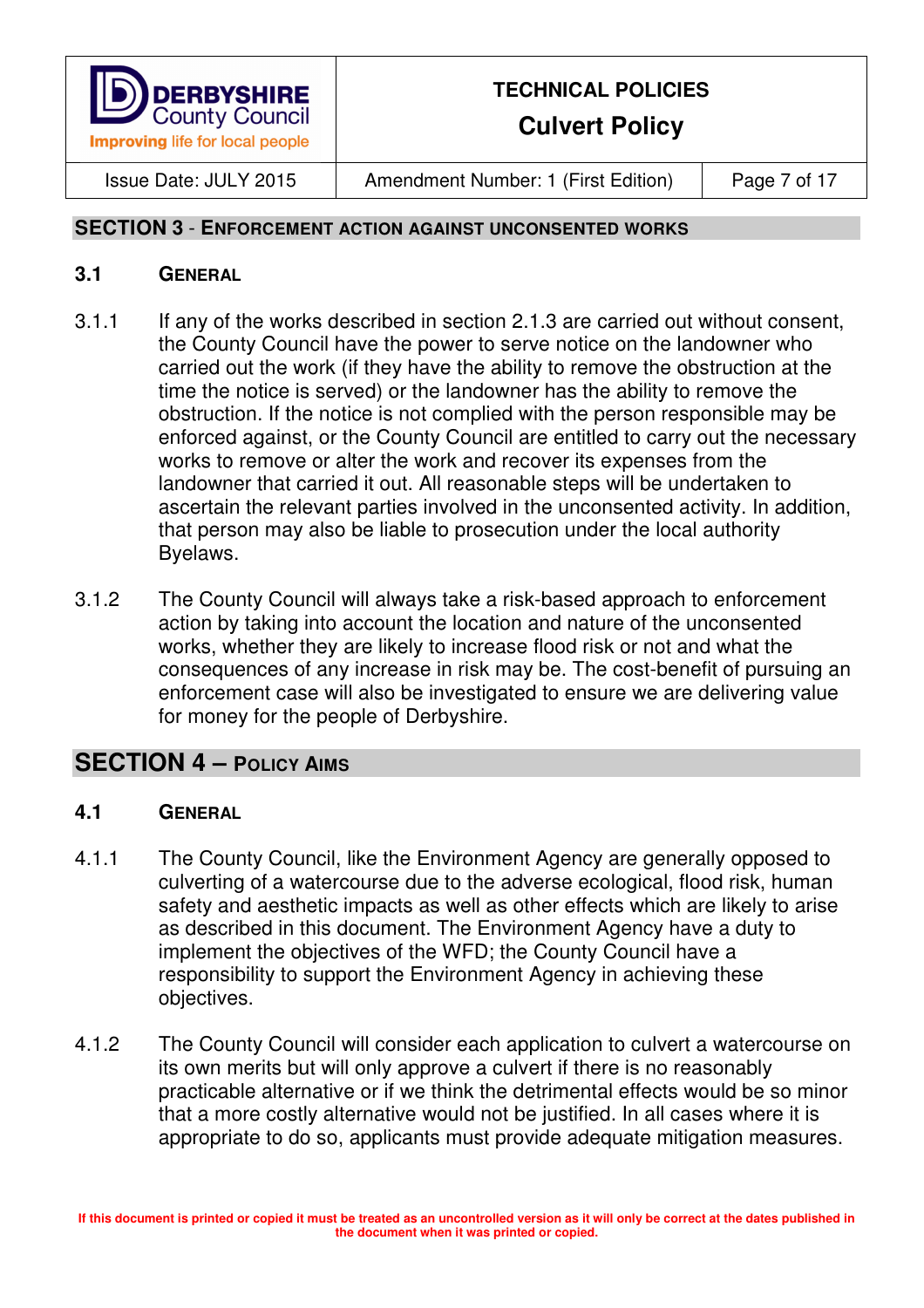

**Culvert Policy** 

Issue Date: JULY 2015 Amendment Number: 1 (First Edition) Page 8 of 17

4.1.3 Where culverting is proposed as part of a scheme to build over a watercourse, the County Council would generally be opposed to the proposal because of health and safety considerations, increased maintenance costs and because this would likely preclude future options to restore the watercourse.

### **SECTION 5 – REASONS FOR THIS POLICY**

#### **5.1 LOSS OF ENVIRONMENTAL FEATURES AND WILDLIFE HABITATS**

- 5.1.1 Installation of a culvert results in complete loss of environmental, geomorphological and habitat features within that section of watercourse. The continuity of the water corridor is broken which affects the landscape and ecological value of the watercourse and in some cases prevents the migration of fish species. Even seasonably dry watercourses provide habitats for many species of amphibians and invertebrates.
- 5.1.2 Should there be no option than to install a culvert, then environmental mitigation measures will be required. Key consideration is given to the aims of the WFD throughout the consenting processes, overall this Directive aims to:
	- a) Prevent further deterioration and protect and enhance the status of aquatic ecosystems and associated wetlands;
	- b) Promote sustainable water consumption;
	- c) Progressively reduce or phase out discharges, emissions and losses of priority substances and priority hazardous substances;
	- d) Progressively reduce the pollution of groundwater, and contribute to mitigating the effect of droughts and floods.
- 5.1.3 Suggested/encouraged environmental mitigation for larger culverts (>900mm):
	- a) Construct the culvert slightly larger than that needed to accommodate the design flow and then position the invert of the culvert below the natural bed of the watercourse, to enable some more natural bed features to form.
	- b) Provide ledges running through the culvert (approximately 500 mm wide and 300 mm above normal water level) to allow for the passage of mammals or make provision for appropriately located mammal underpasses close to the culvert.
	- c) Ensure the height of the invert does not pose an obstruction to fish movement.
	- d) Provide structures to encourage bat roosting and bird nesting as appropriate.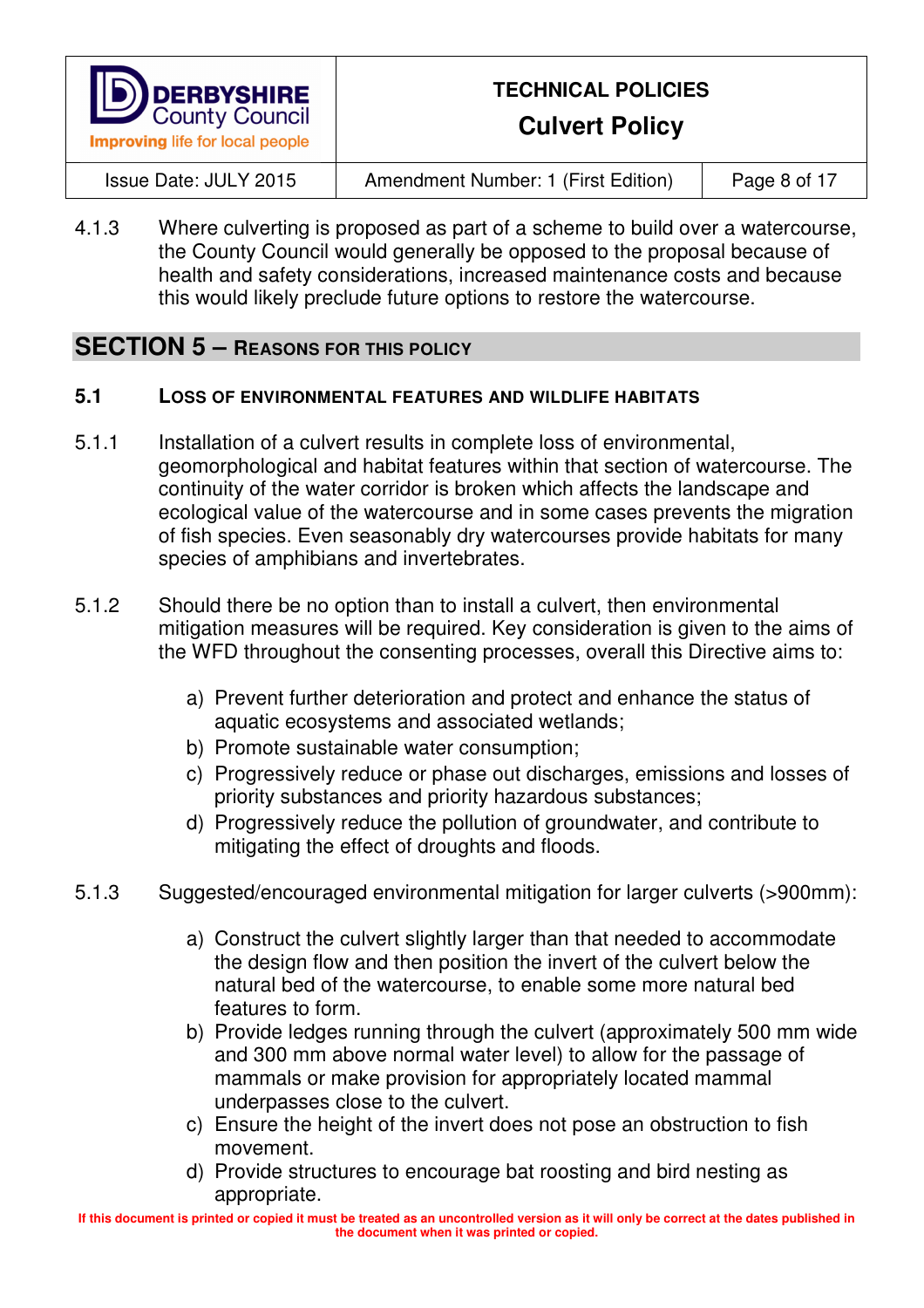

**Culvert Policy** 

Issue Date: JULY 2015 Amendment Number: 1 (First Edition) Page 9 of 17

- 5.1.4 Suggested/encouraged environmental mitigation for smaller culverts (<900mm):
	- a) Propose suitable environmental enhancements, for example opening up a length of previously culverted watercourse elsewhere on the site, enhancing other lengths of the watercourse, creation of a pond/marshy area, scrub/hedge planting.
	- b) Construct headwalls and wingwalls in 'soft-engineering' or natural materials in keeping with the natural channel.

#### **5.2 INCREASED LIKELIHOOD OF FLOODING DUE TO BLOCKAGES**

5.2.1 Compared to an open channel there is an increased risk of a blockage once a culvert is installed. When blockages occur they cannot be easily identified and in many cases only become apparent after heavy rainfall when flooding begins. The blockage can be difficult to locate or remedy at the time particularly if it is not safe to do so or without special equipment.

#### **5.3 INCREASED IMPACT OF FLOODING**

5.3.1 The effect of the overland flooding that occurs when the flow in the watercourse exceeds the culvert capacity can be more serious than flooding from an open watercourse. Flooding may also affect sections of a watercourse further upstream from the culvert, which may previously have not been the first location to experience flooding. This is often the case where flooding has occurred because of a blockage.

#### **5.4 LOSS OF FLOODWATER STORAGE AND NATURAL PROCESSES**

5.4.1 Open watercourses can provide more storage capacity than a culvert with the impact being greater over longer lengths. They also provide an open area for water to be channelled into during overland flow and allow natural processes such as evaporation, infiltration and groundwater recharge to take place. The natural roughness of the channel bed is also lost through culverting which can increase the speed water travels downstream further exacerbating flooding and/or creating erosion problems.

#### **5.5 INCREASED DIFFICULTIES FOR PROVIDING DRAINAGE CONNECTIONS**

5.5.1 Drainage outfalls can be provided more easily with open watercourses where drain connections can be readily made and the performance of drainage systems visually monitored. Outfalls within culverts are prone to blockage or,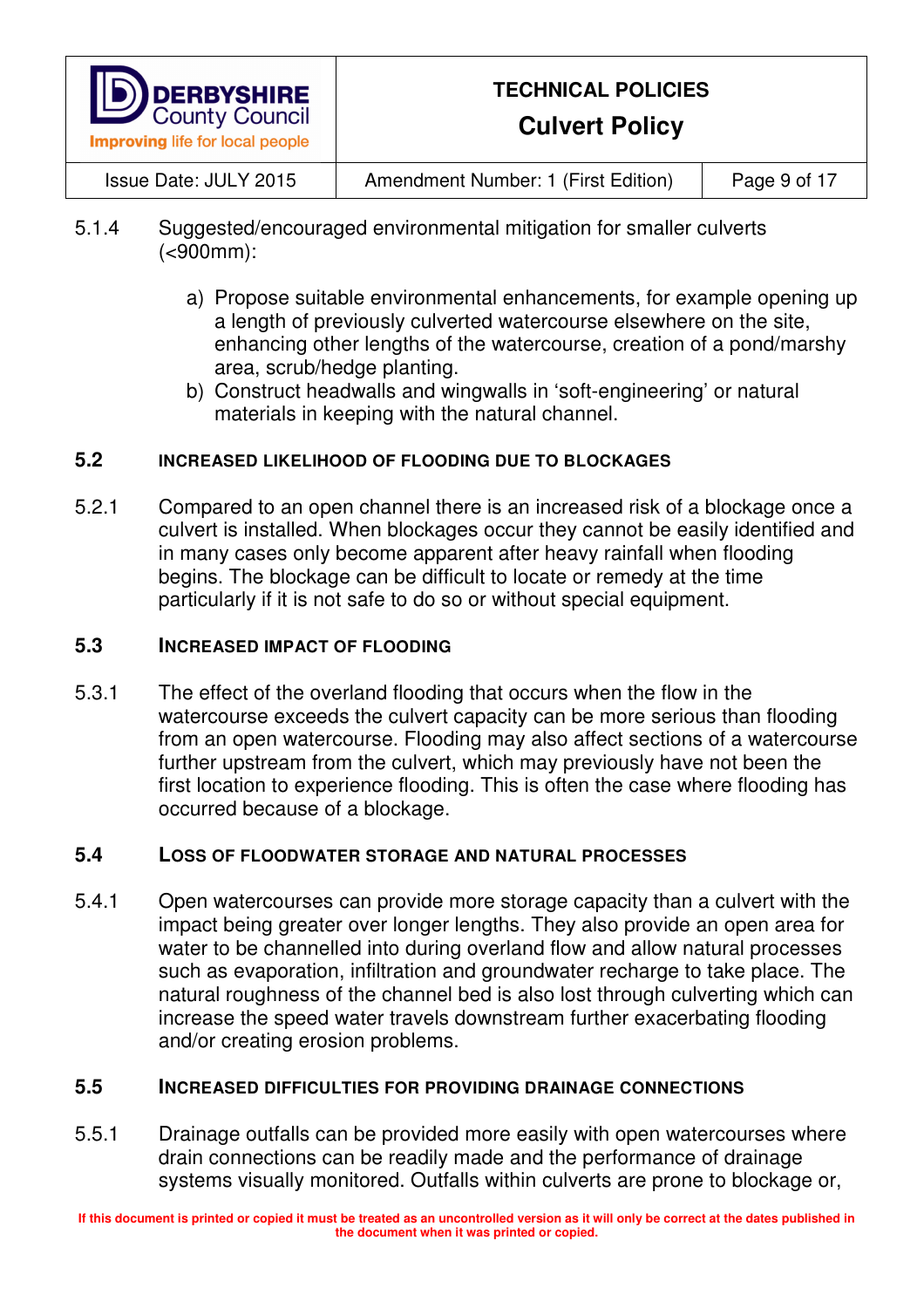

**Culvert Policy** 

Issue Date: JULY 2015 Amendment Number: 1 (First Edition) Page 10 of 17

in the case of flapped outfalls, can seize up. Maintenance of these outfalls is considerably easier in open channels.

#### **5.6 DIFFICULTY IN THE REPAIR, MAINTENANCE, REPLACEMENT AND CONDITION SURVEYS OF CULVERTS**

- 5.6.1 Culverts conceal the presence of a watercourse and can lead to development or unacceptable land-use above or near them. In many urban areas buildings have been constructed above or adjacent to culverts. This means that improving standards of flood protection or accommodating runoff from future developments could be impossible or uneconomic due to the cost of replacing or enlarging culverts.
- 5.6.2 The responsibility for the condition and maintenance of a culvert lies with the landowner or owner of the culvert (riparian landowner) unless other agreements are in place. The responsible party must therefore ensure the culvert remains in good condition and free from obstructions. Failure to do so could result in liability for any damage caused by flooding. Consideration of the anticipated maintenance life cycle of the asset must be evaluated as all infrastructure has a finite life span before capital investment is required to maintain its functionality.
- 5.6.3 Access to culverts is generally safe, only with the use of special procedures and equipment, making inspection and maintenance both difficult and costly.

#### **5.7 HEALTH AND SAFETY HAZARDS**

- 5.7.1 There are dangers associated with natural open watercourses but culverted watercourses can be equally dangerous, particularly as operatives are likely to be working in a confined space.
- 5.7.2 Culverting does not remove the risk of drowning or injury. Water levels can rise suddenly and without notice, or there can be a lack of oxygen or build-up of potentially toxic or explosive gases in culverts. These hazards are a danger to the public as well as those who maintain the structure.

#### **5.8 POLLUTION AND EFFECT ON WATER QUALITY**

5.8.1 Culverting increases the difficulty in detecting the origins of pollution and in monitoring water quality. There is also a loss of the biological processes which are essential for water purification, and there is normally a reduction in oxygenation of water passing through a culvert.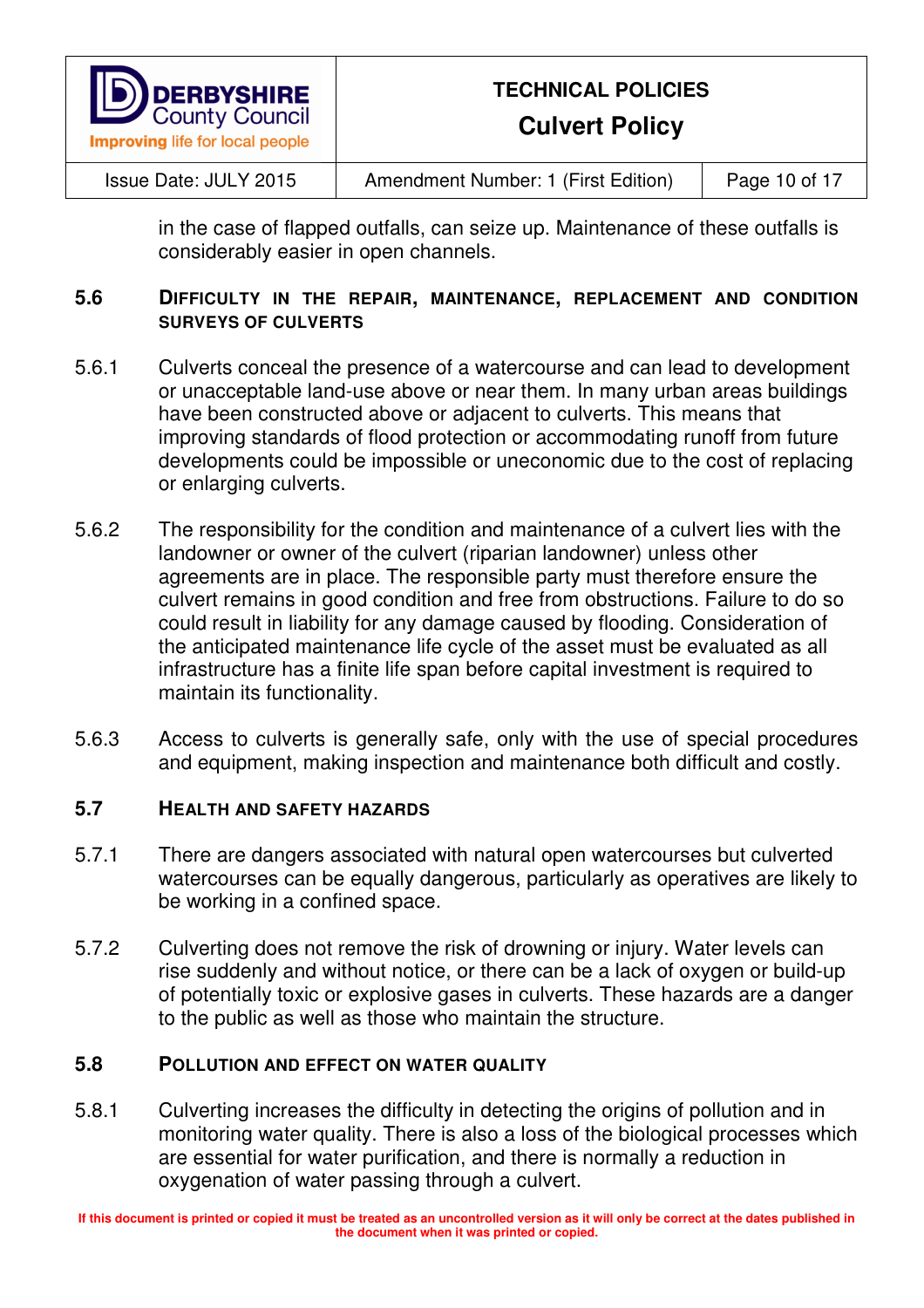

**Culvert Policy** 

Issue Date: JULY 2015 Amendment Number: 1 (First Edition) Page 11 of 17

## **SECTION 6 – EXCEPTIONS**

#### 6.1 **GENERAL**

- 6.1.1 The County Council recognises that there are situations where culverting may in practice be unavoidable, such as short lengths for access purposes or where Highways cross watercourses.
- 6.1.2 Applicants will be required to demonstrate why culverting is both necessary and the only reasonable practicable alternative. This can include explaining why alternatives are unreasonably costly to install, based upon hydraulics or for any other reasons. The applicant must still provide information to show that it will not have a detrimental effect on flood risk and/or the habitat(s) and species present, or that mitigation measures can be put in place to reduce these effects.
- 6.1.3 The proposal must include an appropriate assessment of flood risk and environmental impact. The applicant should take into account the possible effects of climate change and future development in the catchment on the watercourse when calculating the capacity of the culvert.
- 6.1.4 Where culverts are proposed, alternatives should be considered and an explanation as to why they cannot be implemented provided, these alternative include (the list below is not an exhaustive list);
	- a) Construction of clear open span bridges with banks and beds retained;
	- b) Revision of site layout to incorporate an open watercourse;
	- c) Construction of a ford in small water bodies for non critical infrastructure;
	- d) Diversion of the watercourse in an environmentally sympathetic channel and corridor.

## **SECTION 7 – THE CONSENTING PROCESS**

#### **7.1 GENERAL**

7.1.1 Landowners and developers should seek the County Councils advice as early as possible on any proposal, allowing sufficient time to resolve any issues before work is to start. Identifying and resolving potential problems before plans reach an advanced stage will minimise costs to all parties and therefore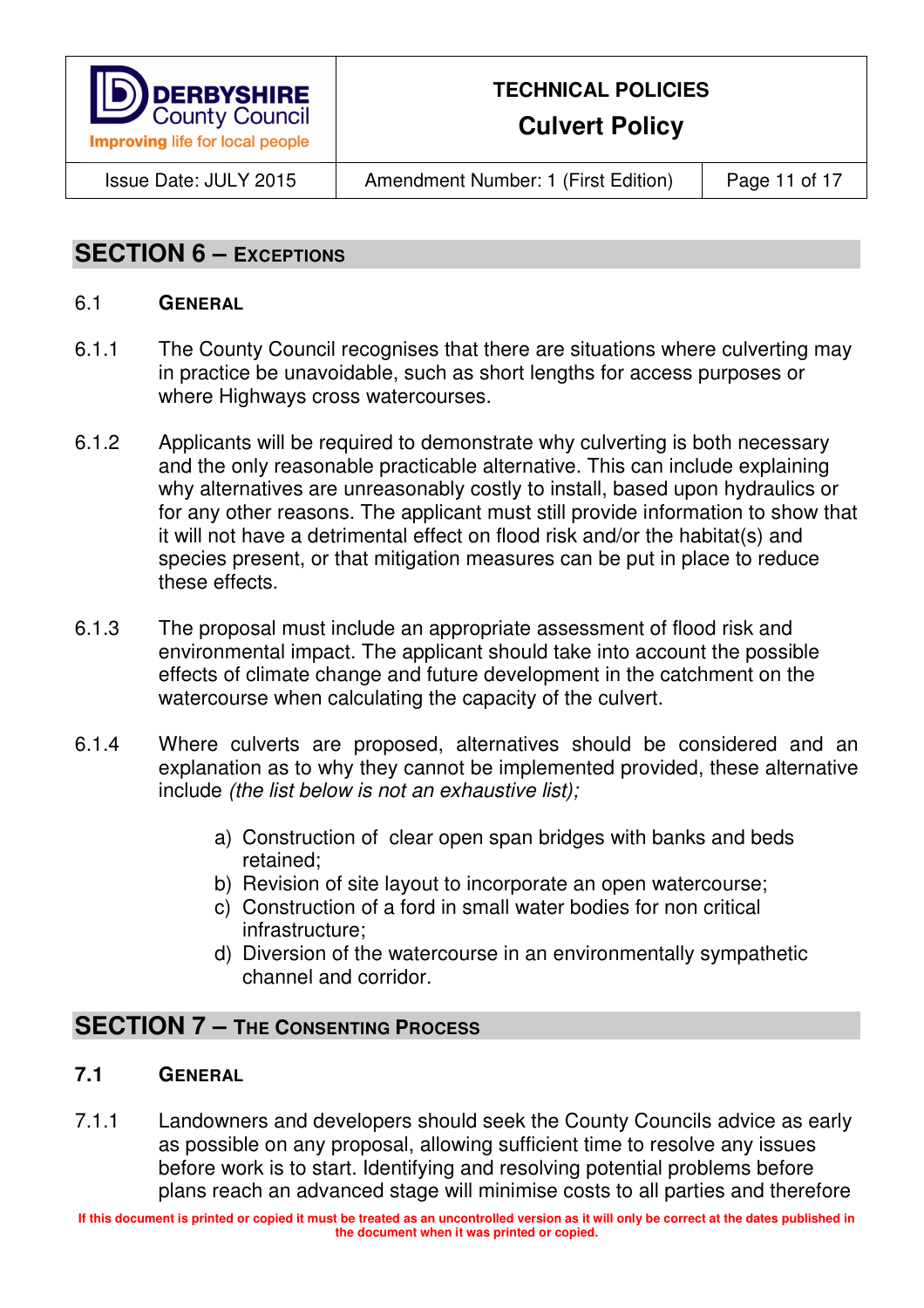

## **Culvert Policy**

Issue Date: JULY 2015 Amendment Number: 1 (First Edition) Page 12 of 17

reduce the time taken for the consent application to be processed when it is received. In addition, opportunities for environmental enhancements can be identified which may not necessarily entail significant additional costs.

- 7.1.2 The consent application forms and details on how to apply and pay the appropriate fee are available on our website www.derbyshire.gov.uk.
- 7.1.3 On receipt of a complete and valid application, the County Council have a period of eight weeks in which to determine it, but will aim to reach a decision as soon as possible within this timeframe. As part of the process we will consult various authorities including the Local Authority, Highways Department, Environment Agency and Natural England where appropriate.
- 7.1.4 Once determined, the County Council will notify you of the approval or refusal in writing along with a written copy of your consent if applicable.
- 7.1.5 Where alternatives to culverting are not possible the County Council strongly advise that the applicant refer to the most up to date industry guidance on designing culverts.

## **SECTION 8 - DESIGN GUIDANCE**

- 8.1.1 An applicant should demonstrate that they have considered the environmental implications of all options, and preferably settle on the least environmentally damaging solution.
- 8.1.2 If no other alternative is feasible, any proposed culvert length should be as short as possible and the diameter as large as possible, in proportion to the existing profile of the open watercourse. Depending on local circumstances the County Council will look for a minimum internal culvert diameter of 600mm. For box culverts, whether square or rectangular and internal diameter should be a minimum of 1.2m.
- 8.1.3 Culverts must be designed so they do not cause a restriction to flow. They must not increase the risk of flooding or prevent maintenance of the adjacent open watercourse. Consideration must also be given to overland flow paths in the event of a culvert becoming obstructed. Measures should be put forward to ensure that flows will not affect property or cause unreasonable nuisance or harm. If hydraulic calculations are required to support an application then overland flows should be included within the model outputs.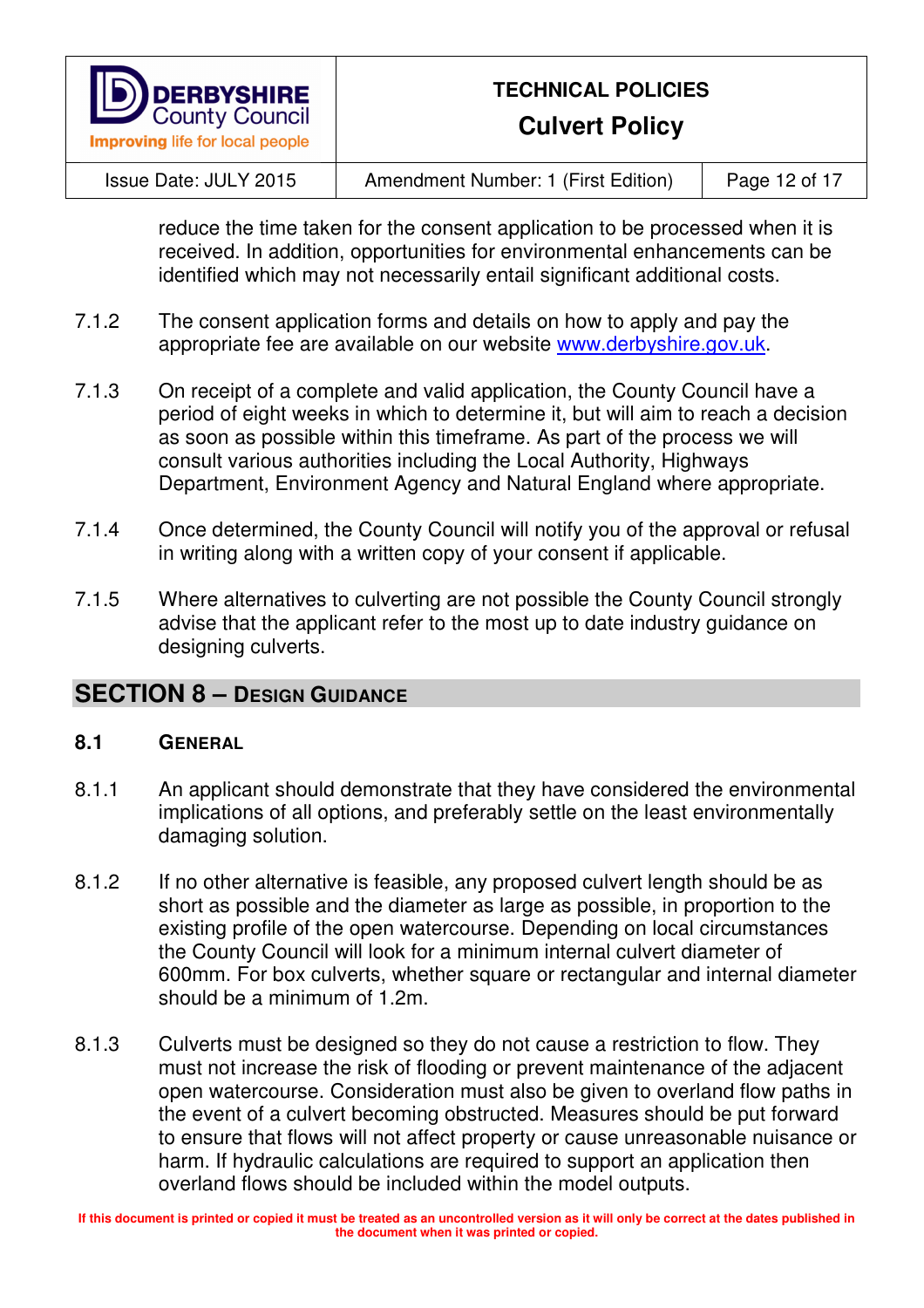

**Culvert Policy** 

Issue Date: JULY 2015 Amendment Number: 1 (First Edition) Page 13 of 17

- 8.1.4 The responsibility for future maintenance and clearance of a culvert must be agreed and details of those responsible submitted with the application for consent. The responsibility for the maintenance of a culvert (riparian landowner) lies with the landowner or the person who owns the culvert unless otherwise arranged.
- 8.1.5 Appropriate inlet and outlet structures should be provided in order to ensure smooth hydraulic transition and avoid erosion. Headwall arrangements at the upstream and downstream ends of a culvert should be suitably keyed into the bed and banks of the watercourse, and should be appropriate to the local environment.
- 8.1.6 Suitable access arrangements for maintenance should be included in the design. Access chambers must be provided at each change of direction if the culverting is not straight. Other access/inspection chambers should be installed at suitable intervals, ideally no greater than 40 metres apart.
- 8.1.7 Inlet screens should not be used unless absolutely necessary. An appropriate risk assessment must be submitted with the application, to demonstrate where a trash screen is necessary. A formal maintenance regime must be agreed prior to approval.
- 8.1.8 Multiple small culvert arrangements are prone to blockage by accumulation of waterborne debris at the inlets. Where multiple culverts are unavoidable, a minimum number of culverts should be used and cutwaters should be provided between pipes at the culverts inlets.
- 8.1.9 Please refer to Appendix A which provides a flow chart for culvert design processing.

#### **SECTION 9 – PLANNING CONSIDERATIONS**

#### **9.1 GENERAL**

- 9.1.1 The requirement for ordinary watercourse consent is independent of the need for planning permission and the granting of planning permission. Planning Consent/Permission does not imply or guarantee that the County Council will grant Land Drainage Consent.
- 9.1.2 The County Council may, if consulted as part of a planning application, raise objection and refuse ordinary watercourse consent on conservation grounds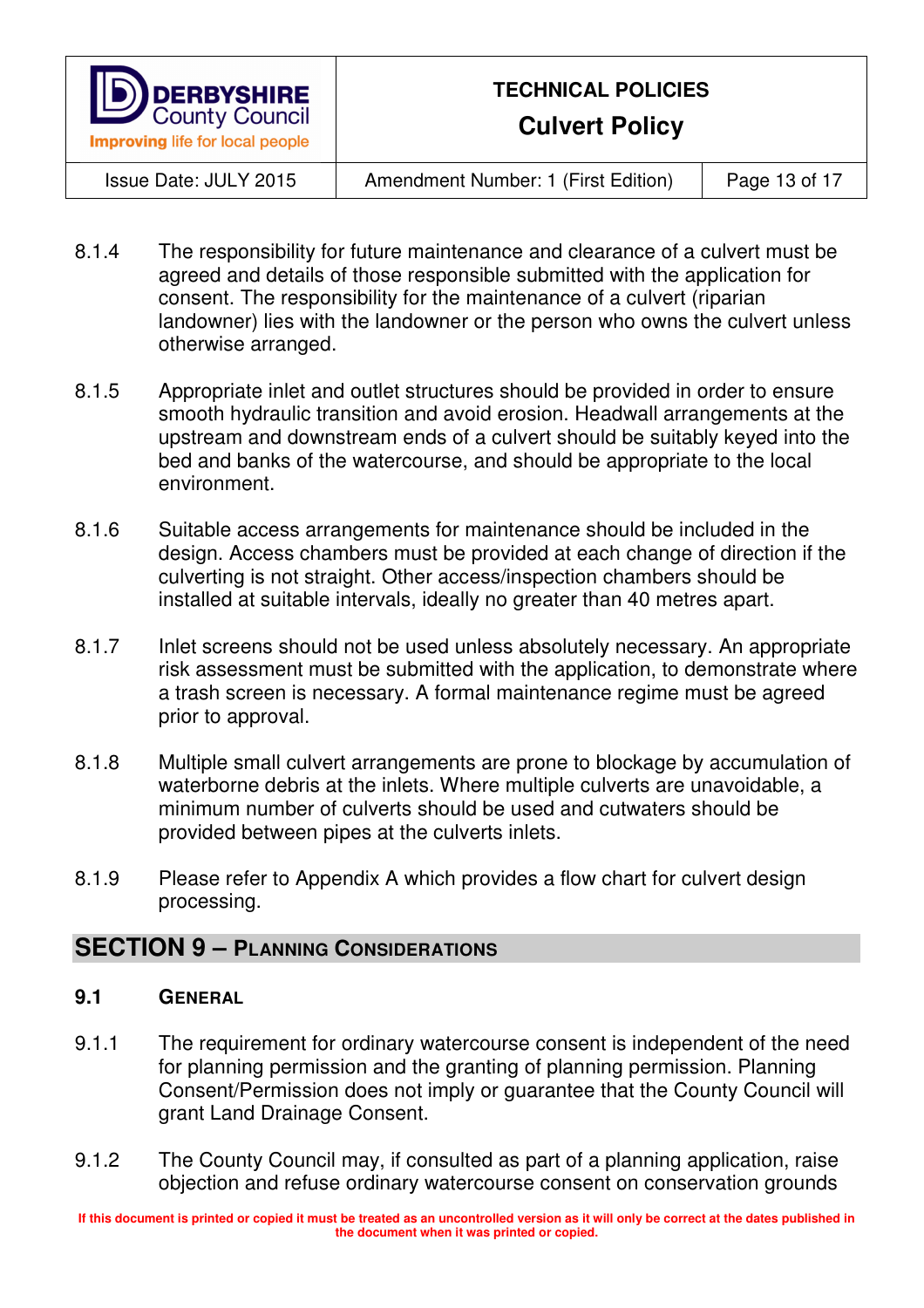

**Culvert Policy** 

Issue Date: JULY 2015 Amendment Number: 1 (First Edition) Page 14 of 17

for a development which proposes a culvert where there are reasonable alternatives. Such alternative solutions might include a revised site layout or an ecologically acceptable diversion of an open channel.

- 9.1.3 Buildings should not be sited over the top of new or existing culverts. Building regulations set by the relevant District/Borough Council may stipulate the distance which new foundations should be laid to a watercourse or sewer. The County Council are likely to raise objection to a planning application for any building over a culvert, as the culvert may, in the future, need to be repaired, replaced or upgraded if conditions in the catchment change. There is also the need to maintain an overland flow route if the culvert is blocked or its capacity exceeded.
- 9.1.4 Consent is required for development within a specified distance of either side of a **Main River** in accordance with Environment Agency Byelaws. This consent must be obtained from the Environment Agency.

#### **SECTION 10 – DE-CULVERTING OF WATERCOURSE**

- 10.1.1 Section 10 is designed to act as a policy statement to support the approach of de-culverting (or 'daylighting') existing culverted watercourses within a developable area/riparian land ownership. De-culverting would require Land Drainage Consent.
- 10.1.2 There are many good examples of culverted watercourses that have been restored, encouraging access, improving the local quality of life and attracting opportunities for regeneration. Specific benefits include:
	- a) Providing valuable wetland / aquatic habitat, aiding fish passage and significantly adding to the visual attractions of an area.
	- b) Offering educational opportunities for children, enhancing pedestrian and cycle routes and giving people a touch of the countryside and its seasons in the town.
	- c) Restoring historic canals for amenity or for navigation by powered and unpowered boats.
	- d) Complementing other urban regeneration initiatives and bringing commercial benefits such as enhanced image for properties.
	- e) Reducing maintenance and construction costs by using natural bioengineering techniques rather than concrete or similar.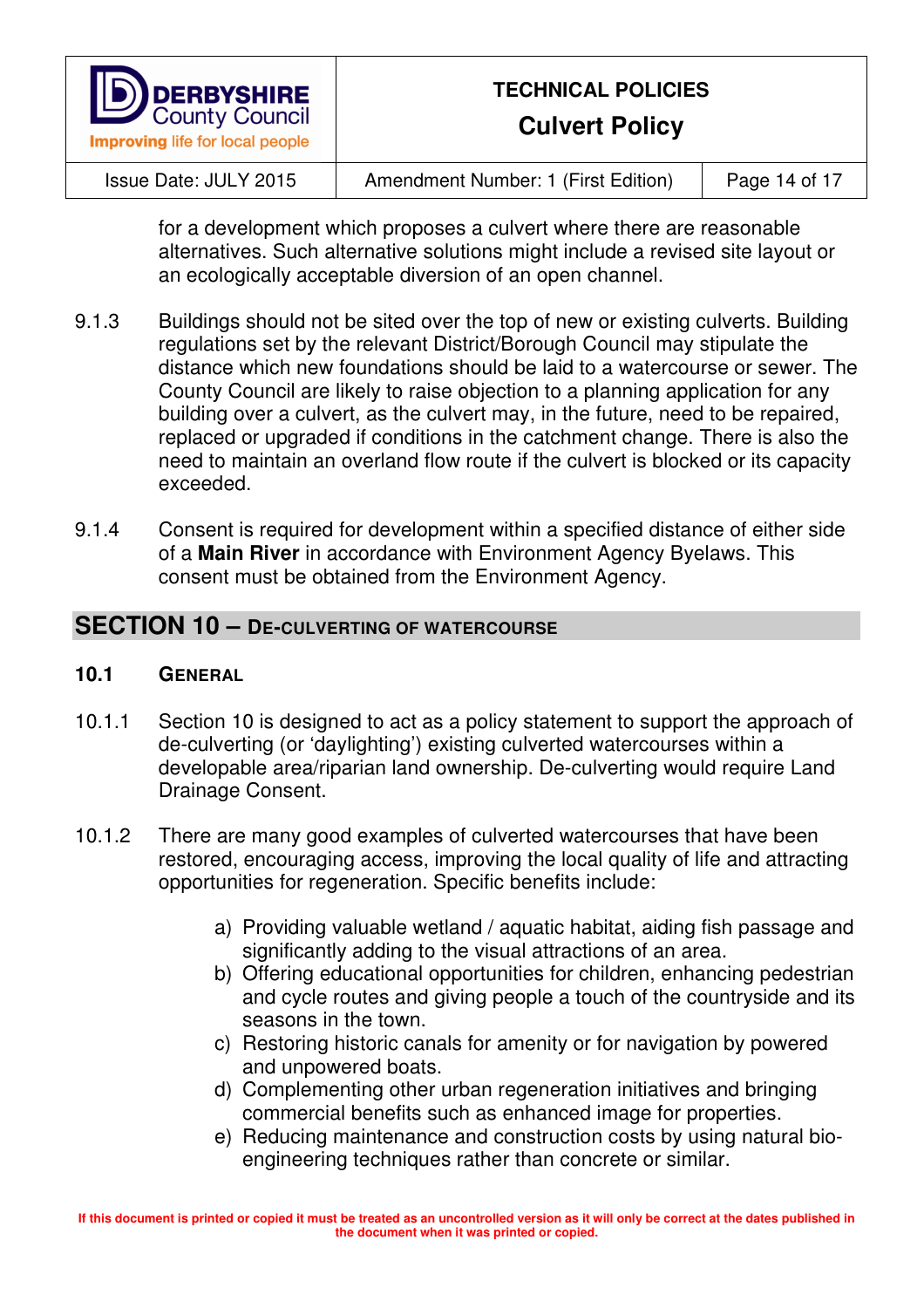

**Culvert Policy** 

Issue Date: JULY 2015 Amendment Number: 1 (First Edition) Page 15 of 17

- f) Giving a place a sense of identity, because each combination of landform, waterway, bankside buildings and bridges is unique.
- 10.1.4 Challenges to successful de-culverting include:
	- a) Removing a culvert or other obstructions which previously constrained flows could increase downstream flood risk and may increase localised flood risk. Modelling should therefore be employed to ensure no adverse flood risks ensue.
	- b) Securing support for projects may be a lengthy process, especially in urban areas, where people are simply not aware of the existence of a watercourse.
	- c) Once covered, the land above culverted watercourses may become heavily developed to the extent that de-culverting is not a realistic option.
	- d) New watercourses may attract fly tipping, vandalism and increased deposition of urban trash following floods where re-engineered channels become wide and shallow. Local communities and authorities need to be fully engaged and involved in maintenance.
	- e) Some culverts may be formally listed or scheduled for their historic importance. Careful consideration is needed in these cases, and the appropriate formal consents must be secured beforehand.
- 10.1.5 The County Council's aspirations for appropriate implementation of deculverting would look to follow informed criteria and will aim to actively encourage this practice when several of the criteria below can be achieved:
	- a) Removing a culvert is physically possible within the context of the local physical and built landscape, and would not damage ecological or historical interests.
	- b) Flood risk may be reduced by removing a section of culvert and reestablishing a more natural flow regime and watercourse profile, taking account of any impacts on flood risk upstream/downstream and locally.
	- c) The local environment would be enhanced significantly by reestablishing a more natural channel profile.
- 10.1.6 For large culverts with no adjacent development, the aim should be to return the watercourse to a more naturally functioning form. For channel/box culverts with adjacent development, the culvert should be opened and the bed returned to a natural state. Where this is not possible, enhancement or mitigation work should be implemented elsewhere within the watercourse corridor.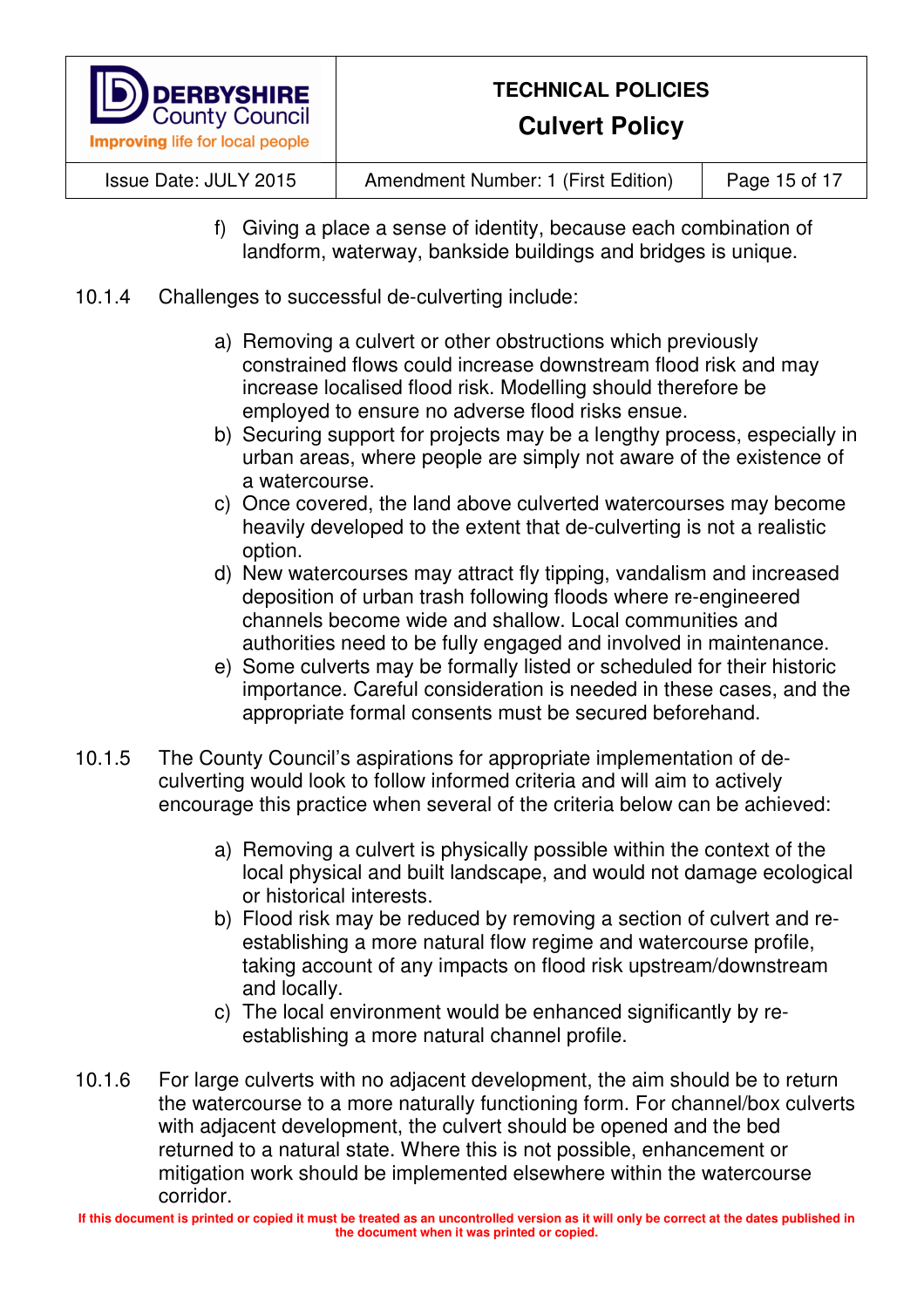

**Culvert Policy** 

Issue Date: JULY 2015 Amendment Number: 1 (First Edition) Page 16 of 17



**Derbyshire County Council Flood Risk Management Team Economy, Transport and Environment County Hall Matlock Derbyshire DE4 3AG** 

**Call Derbyshire: 01629 533190** 

**Text us: 86555** 

**flood.team@derbyshire.gov.uk** 

**www.derbyshire.gov.uk**